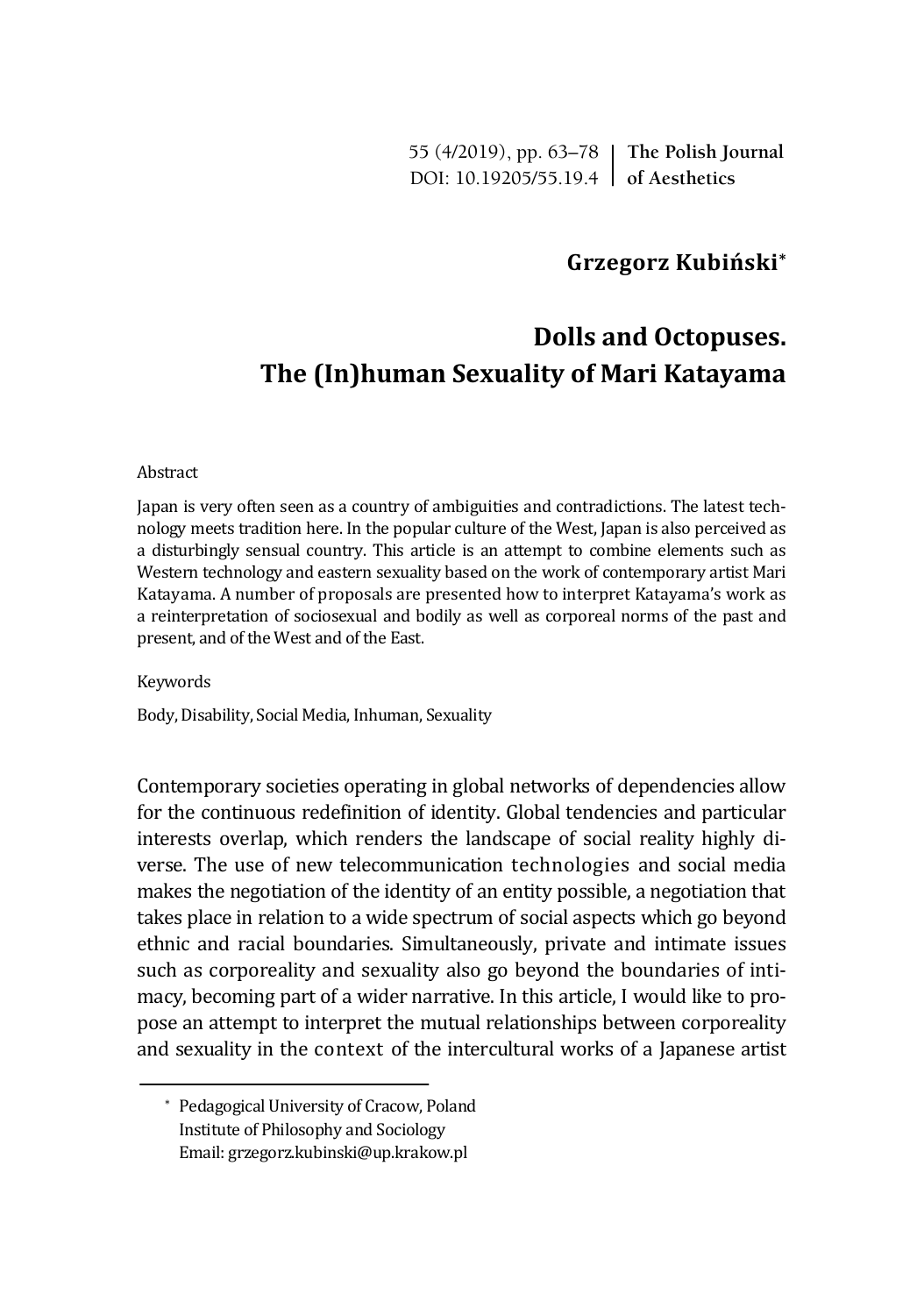from a younger generation, Mari Katayama.<sup>1</sup> As a nearly thirty-year-old woman, she is not only an active creator, but also a participant and user of social media, which further intensifies her belonging to the contemporary global structure of reality. Katayama's works may be interpreted on many levels, but I suggest focusing on several elements that seem particularly interesting: technology, the body, and sexuality. These constitute a collection of media in her works, thanks to which she proposes a reinterpretation of the existing patriarchal and normative social standards.

\_\_\_\_\_\_\_\_\_\_\_\_\_\_\_\_\_\_\_\_\_\_\_\_\_\_\_\_\_\_\_\_\_\_\_\_\_\_\_\_\_\_\_\_\_\_\_\_\_\_\_\_\_\_\_\_\_\_\_\_\_\_\_\_\_\_\_\_\_\_\_\_\_\_\_\_\_\_\_\_\_\_\_\_\_\_\_\_\_\_\_\_\_\_\_\_\_\_

#### **The Incomplete Body**

Katayama's body is not a normative body, which seems to be the most important element defining her art. She was born with a genetic condition called tibial hemimelia, a deficiency in which the major, larger bone of the lower leg is absent, which resulted in the amputation of her legs at the age of nine. In her art, Katayama engages in a dialogue with this very form of distinct corporeality—"ugly, obese, disabled, black, old, or simply unacceptable bodies of today" (Sturm 2014, 32). By her own admission, she made the conscious decision regarding the amputation when she was essentially still a child, faced with a choice between spending her life in a wheelchair and being dependent on others or having her legs amputated and using prostheses, which not only gave her a sense of independence, but would also become tools of her artistic expression later on. Thus, the artist's own body became her original medium of expression.

In one of her works, a photograph from 2014 entitled "you're mine #001," there are obvious clues used by the artist to negotiate the meanings between disability and having a different body, and social expectations that are not so much concerned with the body as such, but with the body of

<sup>1</sup> Mari Katayama (b. 1987) "born in Saitama and raised in Gunma, Japan. Graduated Tokyo University of the Arts after obtaining MFA in 2012. Suffering from congenital tibial hemimelia, Katayama had both legs amputated at age of 9. Since then, she has created numerous self-portrait photography together with embroidered objects and decorated prosthesis, using her own body as a living sculpture. Her belief is that tracing herself connects with other people and her everyday life can be also connected with the society and the world, just like the patchwork made with threads and a needle by stitching borders. In addition to her art creation, Katayama leads the 'High heel project' in which she wore customized high-heeled shoes specially made for prosthesis to perform on stage as a singer, model, or keynote speaker. The motto of this project is to take advantage of any means, including art and the disabled body, if it helps to expand the 'freedom of choice' for those in desperate need" (see: http://shell-kashime.com/). All discussed works and information about the artist can be found on the website http://shell-kashime.com/ and https://www.instagram.com/katayamari/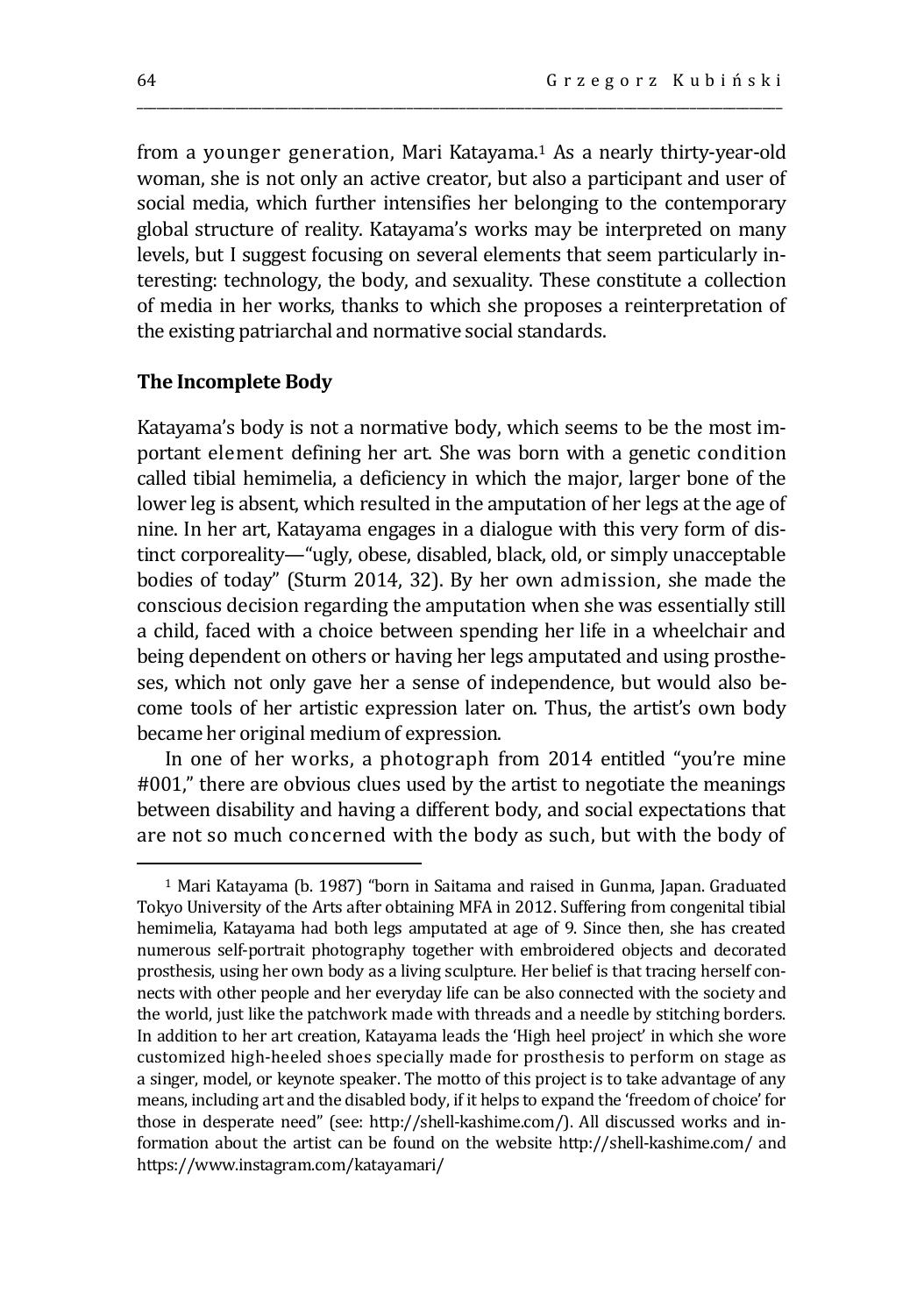a young woman in particular. "You're mine #001" is one of the many photographs/self-portraits created by Katayama, which may be treated as the most important form of her artistic expression. Since she works "with her" body, or even, works using "her" body, self-portrait photography seems to be a natural medium. The self-portrait "you're mine #001" shows Katayama dressed in a flesh-colored corset and underwear of the same color, on her legs she has stockings, one of which goes up to the hip, while the other goes halfway up the thigh, revealing a fragment of her naked body. The artist is lying on a few white pillows, supported on her right hand bent at the elbow; her left hand rests loosely along the body. The whole scene focuses on the figure of the model located in the center of the frame; a white, draped material serves as the background. This very simple composition carries with it meanings that are important for multiple interpretations. However, it seems that the artist's intention of sexualizing her own body is predominant here. By lying on pillows with her body curved in a delicate and sensual way, Katayama presents herself in the pose of a seductress. Her face is covered with heavy make-up which clearly highlights her eyes and blood-red lips. The contour of her face is emphasized by jet-black hair cut short. The sensuality, or even sexuality, of the Japanese artist's figure is emphasized by adopting many images from film stills, classical paintings and erotic materials of the pink industry, which are all used in a conscious manner.

\_\_\_\_\_\_\_\_\_\_\_\_\_\_\_\_\_\_\_\_\_\_\_\_\_\_\_\_\_\_\_\_\_\_\_\_\_\_\_\_\_\_\_\_\_\_\_\_\_\_\_\_\_\_\_\_\_\_\_\_\_\_\_\_\_\_\_\_\_\_\_\_\_\_\_\_\_\_\_\_\_\_\_\_\_\_\_\_\_\_\_\_\_\_\_\_\_\_

The photograph, however, does not stun the viewer with vulgar sexuality or a pornographic close-up. Katayama presents herself as a study of a subtly stylized, very beautiful young woman in a very tasteful manner. At the same time, the presented body causes uneasiness in the target audience—Mari Katayama has no legs. What the viewer may initially interpret as stockings turn out to be medical compression bands, which become a paradoxical object. On the one hand they introduce a sense of erotic excitement, especially the band which runs halfway up the thigh, like a classic woman's stocking used in combination with garters. On the other hand, once the recipient realizes what these "stockings" really are, the feeling of anxiety and uneasiness arises. The artist's position, her provocative glance and her head tilted back, as well as the background of the photograph which evokes associations related to a boudoir, practically force the viewer to sexualize the depicted body. It seems, however, that one of the possible interpretational clues in this case would be the assumption that it is not only the artist's body that is the subject of the gaze, but also these very "stockings"—compression bands which become a liminal object or Winnicott's transitional object which differentiates "disability and monstrosity" as Michel Foucault depicted as follows: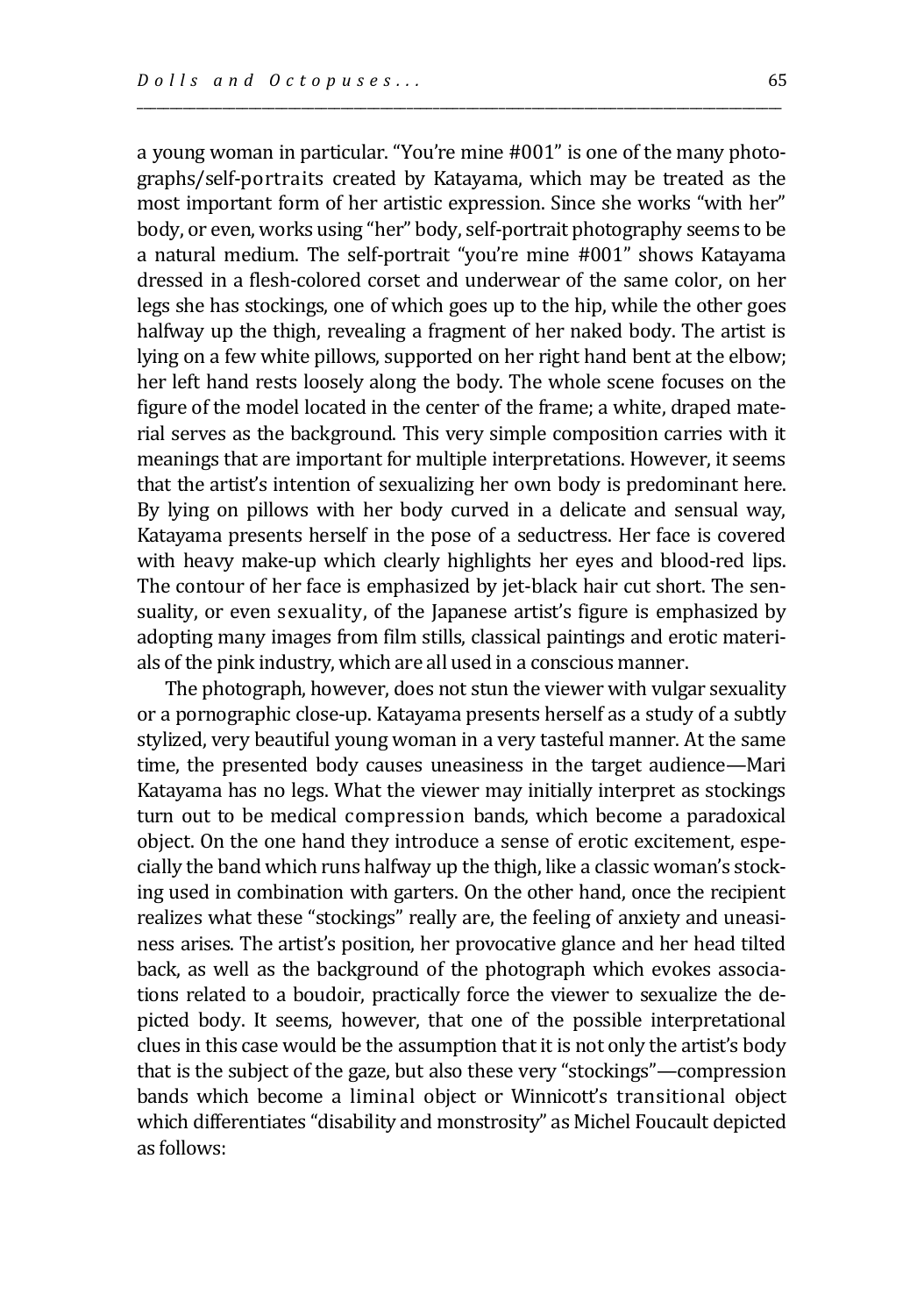The difference between disability and monstrosity is revealed at the meeting point, the point of friction, between a breach of the natural law-table and the breach of the law instituted by God or by society, at the point where these two breaches of law come together. Disability may well be something that upsets the natural order, but disability is not monstrosity because it has a place in civil or canon law. The disabled person may not conform to nature, but the law in some way provides for him. Monstrosity, however, is the kind of natural irregularity that calls law into question and disables it (2003, 64).

\_\_\_\_\_\_\_\_\_\_\_\_\_\_\_\_\_\_\_\_\_\_\_\_\_\_\_\_\_\_\_\_\_\_\_\_\_\_\_\_\_\_\_\_\_\_\_\_\_\_\_\_\_\_\_\_\_\_\_\_\_\_\_\_\_\_\_\_\_\_\_\_\_\_\_\_\_\_\_\_\_\_\_\_\_\_\_\_\_\_\_\_\_\_\_\_\_\_

Medical compression bands work as "stockings" making an uncomfortable, but seductive ambivalence between Katayama's "failed body" (Sturm 2014, 23) and the composition of the exposed, sensual body. At the same time, this little detail indicates the clear separation between disability and "monstrosity," excluding Katayama's body from the realm of the monstrosity and placing it into the space of marginalized but still human and socially inherent bodies.

At this point it is worth mentioning that this young female artist is an active participant in the world of social media, she has her own website and accounts on all the major websites such as Instagram, Twitter, or Facebook.<sup>2</sup> Seeing this type of photo on Instagram, the recipient may feel uncomfortable, because how can you show such pictures on Instagram, a place designed for the creation of an ideal reality? Is the use of this kind of medium something socially acceptable?

By mostly uniting women, in this case it seems that Katayama fits perfectly into the body positivity movement, which postulates the acceptance and even the affirmation of all physical differences.<sup>3</sup> In social-media such as Instagram, which operate by using primarily images, an abundance of profiles belonging to disabled people may be found: people who are not artists but present different parts of their body. Moreover, in this online space there are many profiles of women with disabilities who use sexuality as a tool for expressing their identity or making people grow accustomed to otherness. I suggest considering the expression of sexuality or the indication of a different body that is sexually ready and open as one of the leading strategies

<sup>2</sup> Mari Katayama's website presenting her artistic activity: http://shell-kashime.com/ and more personal, but also open for the interested people Instagram account: https:// www.instagram.com/katayamari/

<sup>&</sup>lt;sup>3</sup> The positive body movement promotes unacceptable and socially marginalized bodies. These include, but are not limited to, photos of the bodies of disabled people, people with physical differences or visible illnesses. A positive body community flourishes mainly on social media like Facebook and Instagram. See: Bell, Cassarly, Dunbar 2018; Lupton 2016.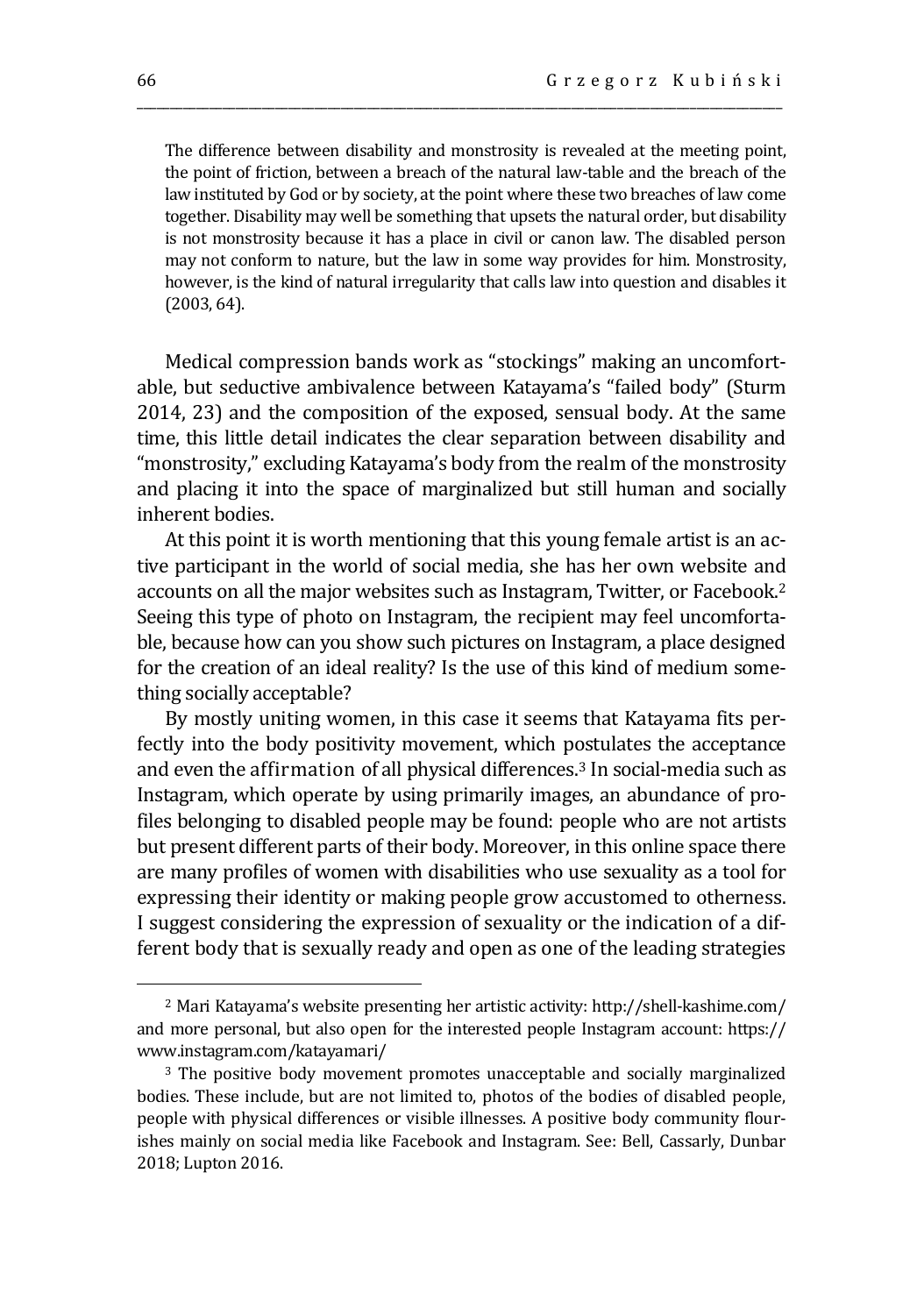$\overline{a}$ 

in familiarizing people with the "different conceptions of the erotic body" (Siebers 2011, 148-149, 160), especially women with disabilities.<sup>4</sup> Throughout the culture, "women with disabilities traditionally have been ignored not only by those concerned about disability but also by those examining women's experiences" and "the popular view of women with disabilities has been one mixed with repugnance, and they were perceived also as highly "passive and doll-like" (Asch, Fine 1988, 17). Katayama's works show how this kind of "doll-like" passivity can be used to show and express the opposite side of disabled women's bodies—sexuality and sensuality. When asked about the subject of her works, Mari Katayama answered, "The theme depends on what I feel for the moment. Because I believe being an artist is a job for those who live in the era they're in. I feel like I respond to the currents or trends to create something that fits in this era" (Ogura, Lo 2017). She made it clear that despite its aesthetic qualities, her art is also socially engaged art. The physicality of Katayama's non-normative body is therefore political when she shows "the body in all its purity, in its idiosyncratic deformations, and in its appealing rawness" and as she herself said, "[o]ne thing I know for sure is that beauty is not something good-looking or clean. I personally feel that anything that is alive is beautiful […] I do not intend to create something beautiful in the first place" (Heron-Langton 2018). Using art and new media like Instagram, Katayama and many other women with disabilities use their sexuality as a tactic for the full expression of their femininity. On Instagram there are many profiles and pictures of women with disabilities expressing themselves in a very seductive and sexual way, exactly the same way, we can observe when looking at the "normal" female body.

\_\_\_\_\_\_\_\_\_\_\_\_\_\_\_\_\_\_\_\_\_\_\_\_\_\_\_\_\_\_\_\_\_\_\_\_\_\_\_\_\_\_\_\_\_\_\_\_\_\_\_\_\_\_\_\_\_\_\_\_\_\_\_\_\_\_\_\_\_\_\_\_\_\_\_\_\_\_\_\_\_\_\_\_\_\_\_\_\_\_\_\_\_\_\_\_\_\_

For example, women with rare diseases, after amputation procedures, suffering from rare skin conditions or other skin lesions, women with an ostomy, burn victims, or finally the many women who are struggling with stretch marks, cellulite or obesity; they all showcase their bodies. At the same time, they supplement these images with descriptions such as "perfectly imperfect," "flawless affect," or "underneath we are women" as if to indicate the twofold nature of physical otherness. A random genetic illness or an accident appears as an undesirable element which, after some time, becomes an integral part of the identity of a given individual, and often this identity does not exist without this "defect" (Nussbaum 2000, 35-36).

<sup>4</sup> Tobin Siebers proposed "a sexual culture" of disability based on "representing disability not as a defect but complex embodiment that enhances sexual activities." In this conception of sexuality, mainly the sexuality of disabled bodies, it was perceived as "a political dimension that redefines people with disabilities as sexual citizens." I assume this kind of thinking is strongly present in the Katayama's works.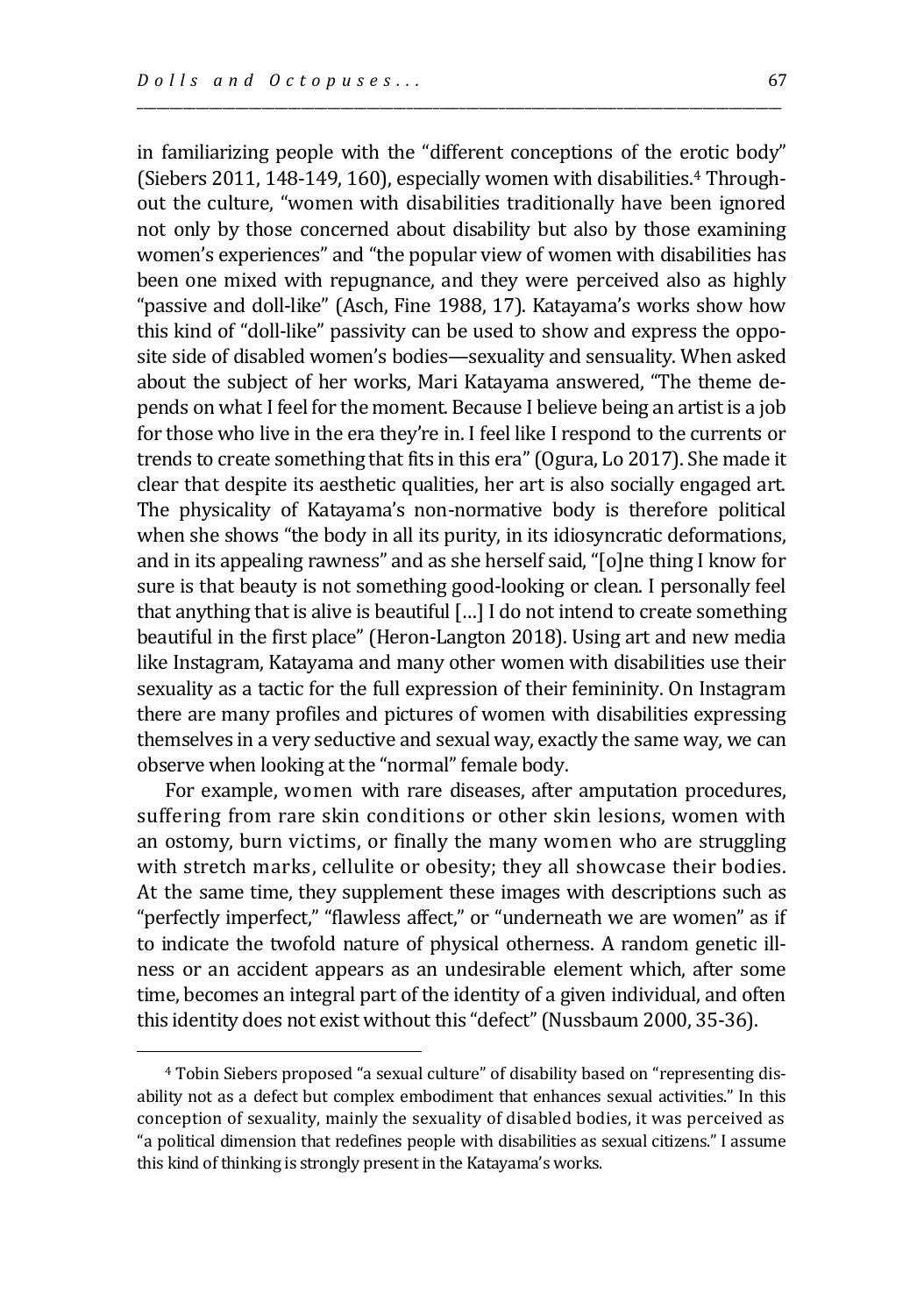Katayama perfectly reflects the fundamental principles of this type of behavior creating and strengthening femininity against the conviction that disabilities (but also physical impairments) defeminize because "disabled women supposedly have no reason to reproduce and no reason to have sex" (Siebers 2011, 131). Disability becomes not only "beautiful," but also sexy and sensual (McGlensey 2014). The compression bands that replace stockings direct the recipient's attention not only towards the absent legs, a culturally accepted and desirable element of feminine sexuality, but also towards an uncomfortable question regarding her self-provocative act of sexual arousal itself. The absence of legs—the left one from the knee down and the right one from the ankle down—may trigger visual discomfort caused by looking at an ill person, or at a person who is a "cripple," or more broadly, someone who should not be looked at "in this way." In this case, the phrase "in this way" is a synonym of "these things" about which one shouldn't speak out loud—sex, erotic desires, forbidden fantasies and sexual fetishes.

\_\_\_\_\_\_\_\_\_\_\_\_\_\_\_\_\_\_\_\_\_\_\_\_\_\_\_\_\_\_\_\_\_\_\_\_\_\_\_\_\_\_\_\_\_\_\_\_\_\_\_\_\_\_\_\_\_\_\_\_\_\_\_\_\_\_\_\_\_\_\_\_\_\_\_\_\_\_\_\_\_\_\_\_\_\_\_\_\_\_\_\_\_\_\_\_\_\_

A society in the process of socialization passes normative behaviors onto its members in a very precise manner, including ways of looking at things or individuals. Jacques Rancière pointed out that the part of the body which one cannot look at seems to be the most interesting, and it is in this very place where we may encounter symbolic power which seems to say 'disperse, there is nothing to see here!' It is an order—an interpellation—from the authority to the crowd attracted by an unusual sight (Rancière 2007, 157). This order is extremely difficult to obey today, because individuals, as in the case of Katayama and women and men associated with the body positivity movement, consciously and consistently place themselves in the center of the online spectacle. The recipient, however, who is not accustomed to physical otherness, becomes not only a spectator, but a gawker and a voyeurist who does not look with their eyes wide open but stares—subconsciously and even instinctively—at the curiosity that has appeared before them. Katayama does not expose this staring in the context of otherness and sexuality as much as she juxtaposes both these dimensions against one another, thus making staring aesthetically legitimate, though morally equivocal. By means of subtle ambivalence represented by the replacement of stockings with medical accessories she establishes a space in which the viewer asks themselves not about the sexual value of the model but rather about their own sexuality and their own desires that he or she begins to fear. That is because, as much as a disabled or, to put it more aptly, a "crippled" woman who poses in negligee without her legs is indeed part of a certain artistic convention and the viewer is able to accept it to some degree. One may simply recall the armless and yet canonical Venus de Milo or the Three Goddesses from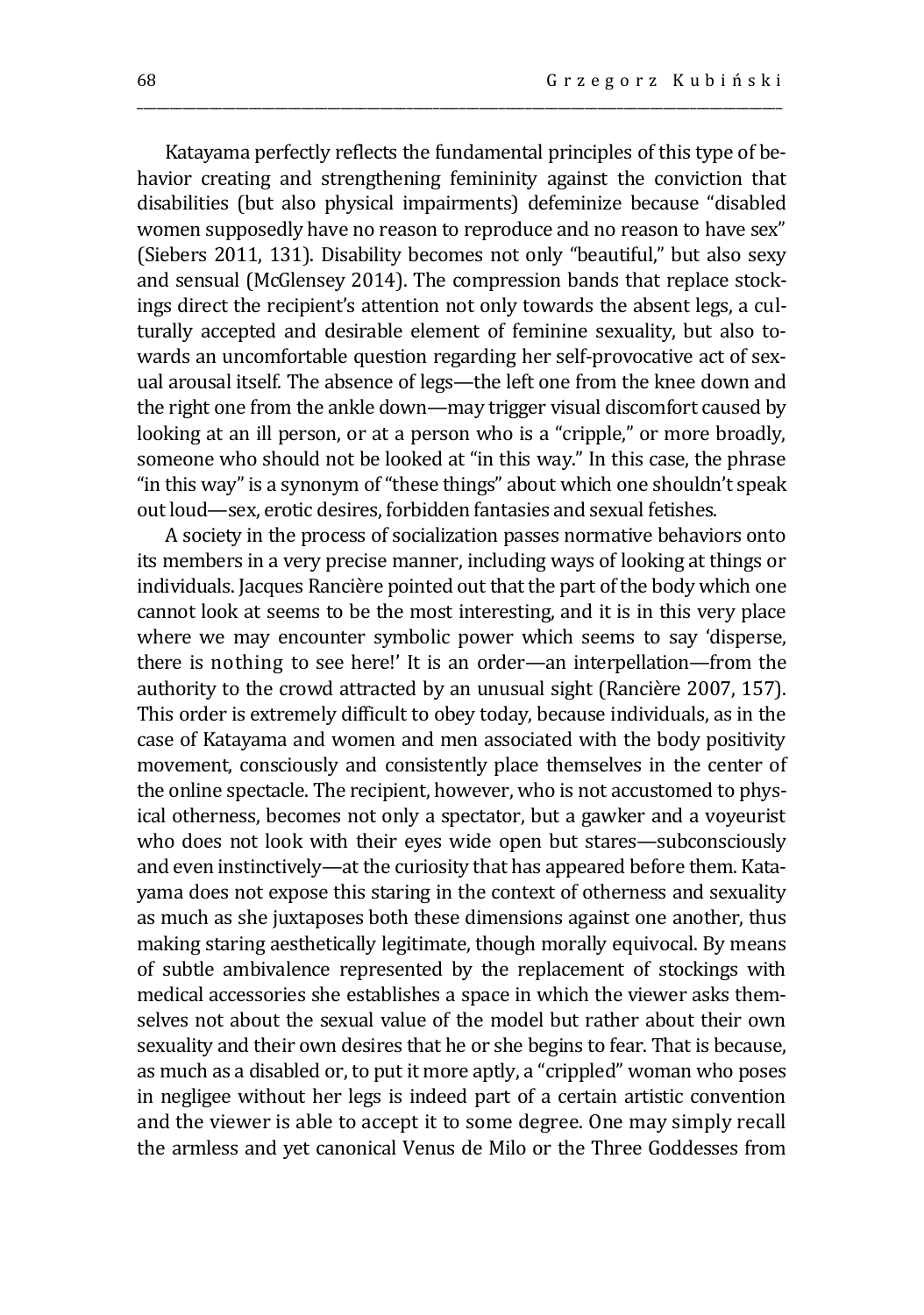$\overline{a}$ 

the Parthenon. Simultaneously, the introduction of sexuality cannot remain unanswered. The problem, however, is that the answer cannot be given because, once it is given, the viewer gawking at Katayama will inscribe themselves into the context in which, until now, they have been situating the artist, into the space of otherness. That is because she presents herself in this space in a conscious manner. It remains unanswered whether the beginning of this lies in her having been bullied by her peers as a schoolgirl, or whether she was deprived of her sense of femininity at an incident during one of her singing performances, when a man's voice from the audience pointed out to her that, since she did not have her heels on (because she was wearing her prostheses), she was "not a real woman" (Katayama 2015).<sup>5</sup>

\_\_\_\_\_\_\_\_\_\_\_\_\_\_\_\_\_\_\_\_\_\_\_\_\_\_\_\_\_\_\_\_\_\_\_\_\_\_\_\_\_\_\_\_\_\_\_\_\_\_\_\_\_\_\_\_\_\_\_\_\_\_\_\_\_\_\_\_\_\_\_\_\_\_\_\_\_\_\_\_\_\_\_\_\_\_\_\_\_\_\_\_\_\_\_\_\_\_

All of these experiences have probably become the canvas for her artistic activities, among which "you're mine #001" is one of the most expressive depictions. In the words of Elizabeth Grosz, an individual who is a freak "is thus neither unusually gifted nor unusually disadvantaged. He or she is not an object of a simple admiration or pity but is a being who is considered simultaneously and compulsively fascinating and repulsive, enticing and sickening" (1996, 56). Freakiness it is not the lack of a limb or an unusual limb, but functioning in-between worlds, in-between realities overlapping in an ambivalent and inadmissible manner. This is why the physical otherness of Katayama as something that is enforced on the viewer does not lead to anxiety in and of itself. What is responsible is "the moment, the point which now belongs to the anticipatory structure of every aesthetic project" (Bohrer 2005, 98) which is the sudden recognition of the discontinuity of reality and its mismatched nature. Katayama's work does not indicate that the viewer is

<sup>5</sup> Katayama, in her artistic project entitled "High Heel Project" (2011), focuses on the material aspect of the combination of her femininity, sexuality and disability. Looking for appropriate prostheses, the artist decided that they should not only be practical but that they should also express femininity through the possibility of them having high heels. This was not only a practical act, but also an expression of Katayama's feminine agency in this case through the ability to choose to wear whatever outfit/fashion she would like. As the artist said, "As I proceed the project to achieve my goal, I found what prosthesis users face. Users lack chance to choose, not only to choose high-heels, but also to choose to wear sandals, skirts, jackets… People don't even know that they can choose." By choosing the appropriate prosthesis to emphasize femininity and be an expression of her active construction of her own identity as a woman, Katayama gained the ability to freely dispose of her body and felt more accepted. As she said, "Regardless of how much I love fashion, I couldn't wear high heels. Leggings and skinny pants are cool because they show line of the body. If I wore them, they seemed uncool, because it was somehow unnatural. Maybe an emotion that I unknowingly suppressed was being released. Anyway, I think I wanted to express myself badly" (see: Ito 2012).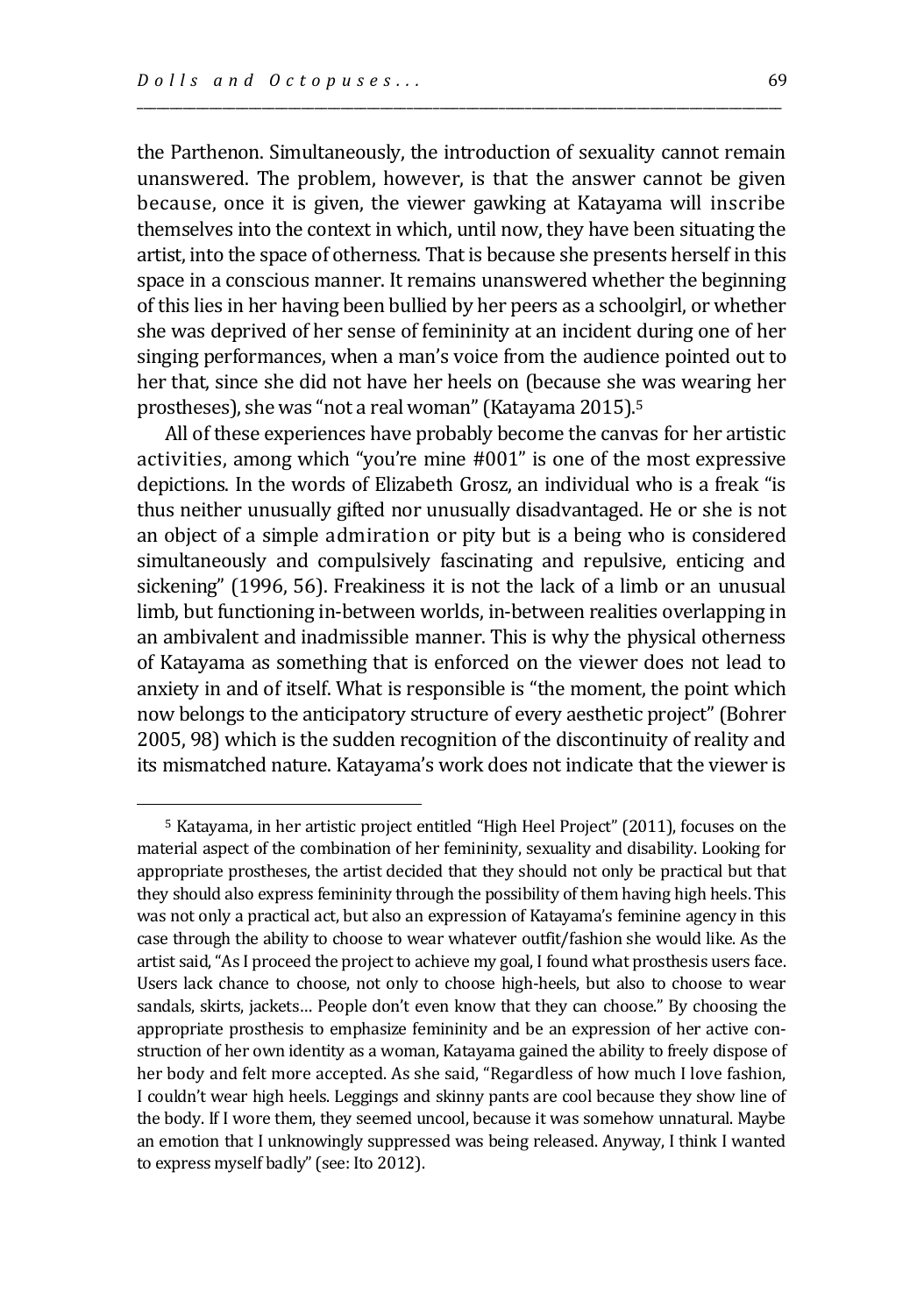only and solely a gawker, some mindless participant in a mass performance in P.T. Barnum's "circus of curiosities," but that they are a lusty gawker and, at the same time, terrified by their desire. The sexualization of these types of bodies, which are a kind of glitch on the surface of culture, is much more important than the mere exposure of a physical defect.

\_\_\_\_\_\_\_\_\_\_\_\_\_\_\_\_\_\_\_\_\_\_\_\_\_\_\_\_\_\_\_\_\_\_\_\_\_\_\_\_\_\_\_\_\_\_\_\_\_\_\_\_\_\_\_\_\_\_\_\_\_\_\_\_\_\_\_\_\_\_\_\_\_\_\_\_\_\_\_\_\_\_\_\_\_\_\_\_\_\_\_\_\_\_\_\_\_\_

As Elizabeth Grosz pointed out, it is the "simultaneity" of disgust and fascination that creates a space of otherness, but this simultaneity appearing in the sudden Now points to something much more disturbing, namely that "it is not gross deformity alone that is so unsettling and fascinating. Rather, there are other reasons for his curiosity and horror. It seems to me that the initial reaction to the freakish and the monstrous is a perverse kind of sexual curiosity. People think to themselves: 'How do they do it?" (Grosz 1996, 64). By interpreting Grosz's statement slightly differently, one may say that while looking at Katayama's work the viewer does not ask "how do they do it?" but rather "do I want to do it?" or, realizing that what they took for sexy garters is a medical item, they ask themselves "why does this excite me?", and finally "what is it that really turns me on?". The artist does not trifle with the recipient by using a sophisticated *trompe-l'œil*. Her presentation of both her incomplete body and feminine accessories is rather an anamorphosis than a simulation. It does not require the recipient to suspend the reality, nor does it introduce them into an unreal world. On the contrary, this clash with the actual reality at the moment of an anamorphic transformation of the garters into bandages triggers a sudden anxiety. Here, the photo acts like an aphrodisiac but, at the same time, it is not quite clear what the aphrodisiac is—whether it is the shape of the body that arouses, the lack of a leg, the lack of a foot, the blood-red lips or the stumps dressed in medical garments. What is more, the appropriative and dominant title of the work—"you're mine #001"—together with her assertive attitude as the model suggests that it is she who is the dominant party, she is the one who gives pleasure, and it is her sexuality that is to be satisfied. Katayama's otherness becomes a source of power and a space of untamed libidinal strength, combining the issues of femininity, sexuality and the non-normative nature of her corporeality, treated in the culture as ambivalently dangerous and desirable, and thus marginalized.

### **The Inhuman Body**

Despite her Asian origins, Mari Katayama proposes an exhibition of a disabled body which may be analyzed by using interpretative clues that belong to Western culture. This type of inclination may also be found in her other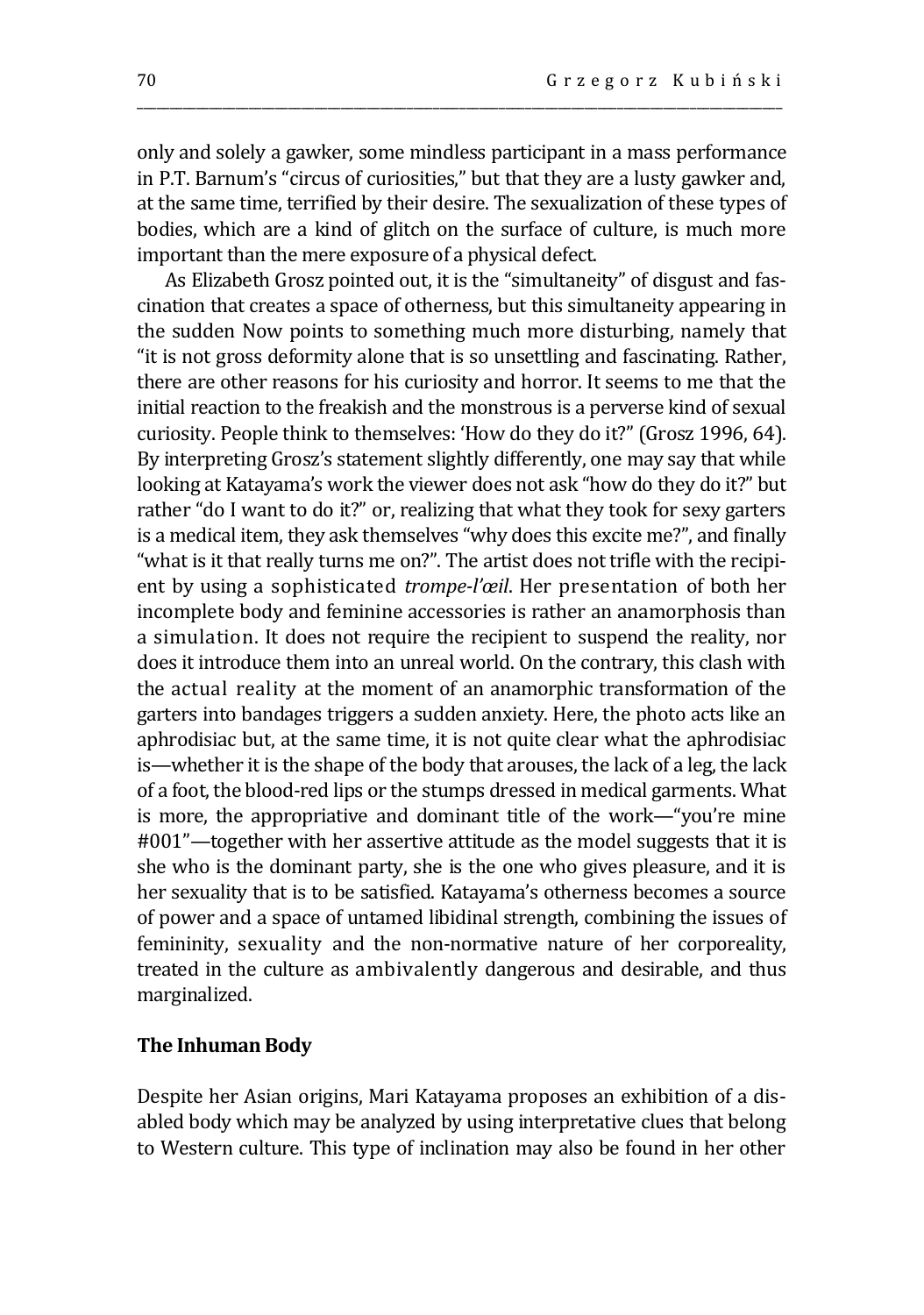works, including one of her most famous, entitled "bystander #016" from 2016. The photograph, another self-portrait, depicts the artist lying on the beach on Naoshima Island, surrounded from her waist down with stuffed appendages, tentacles sewn from a bluish grey material resembling the limbs of cephalopods or deformed human arms. This work also contains a multitude of autobiographical threads—starting from her skill in sewing and crocheting that her grandmother and mother taught her. This emphasizes the significance of the idea of matriarchy by referring to amputated legs, the stumps of which are visible between the artificial limbs, and by finishing with an analogy to the artist's left palm, deformed as a result of an illness.<sup>6</sup> In the context of Western art, this work was intended to refer to Botticelli's *The Birth of Venus*, however its center is occupied not by classical beauty, but precisely by a different, abject body. Nevertheless, attention should be given to a slightly different way of interpreting "bystander #016" as in the case of "you're mine #001,"—a focusing on the aspect of sexuality which connects both the works. While sexuality does not appear to come to the fore in the work "bystander #016," it still seems to be strongly present there.

\_\_\_\_\_\_\_\_\_\_\_\_\_\_\_\_\_\_\_\_\_\_\_\_\_\_\_\_\_\_\_\_\_\_\_\_\_\_\_\_\_\_\_\_\_\_\_\_\_\_\_\_\_\_\_\_\_\_\_\_\_\_\_\_\_\_\_\_\_\_\_\_\_\_\_\_\_\_\_\_\_\_\_\_\_\_\_\_\_\_\_\_\_\_\_\_\_\_

Katayama suggests an interpretative clue, that the creative process was strongly inspired by the Japanese puppet theatre, in which the dolls moved by men directing their movements. One might seek the dialogical role of Katayama's art in this aspect alone, exhibiting a non-normative body not only as a new canon of beauty appearing in the bystander's center of attention, but also as a challenge to the patriarchal order of art, society, body, and sexuality. However, the artist drew attention to the peculiar form of *burnaku*—the Naoshima Onna Burnaku theatre, an all-female style of traditional puppet theatre. Such a way of presenting the narrative by using dolls where femininity is most strongly emphasized. In the context of these works, it is also important to recall that *bunraku* dolls have no legs. To be more exact, their legs are hidden and male actors direct the dolls in such a way as to express emotion by only using their upper bodies, faces and hands. In this context, "bystander #016" represents the liminal, hybrid character of a trickster, connecting not only the world of the East and the West, but also masculinity and femininity, power and submissiveness, and finally, sexuality and its necessary element suggested by Grosz, i.e. repulsive curiosity. Sitting on a beach with her legs spread out, Katayama attracts the gaze as an absolute Other, inhuman, half-animal shape that is appealing and fascinating, that simultaneously repulses with its otherness. Still, and this is where the artist's

<sup>6</sup> Katayama devotes other works and the book "The Gift" to this.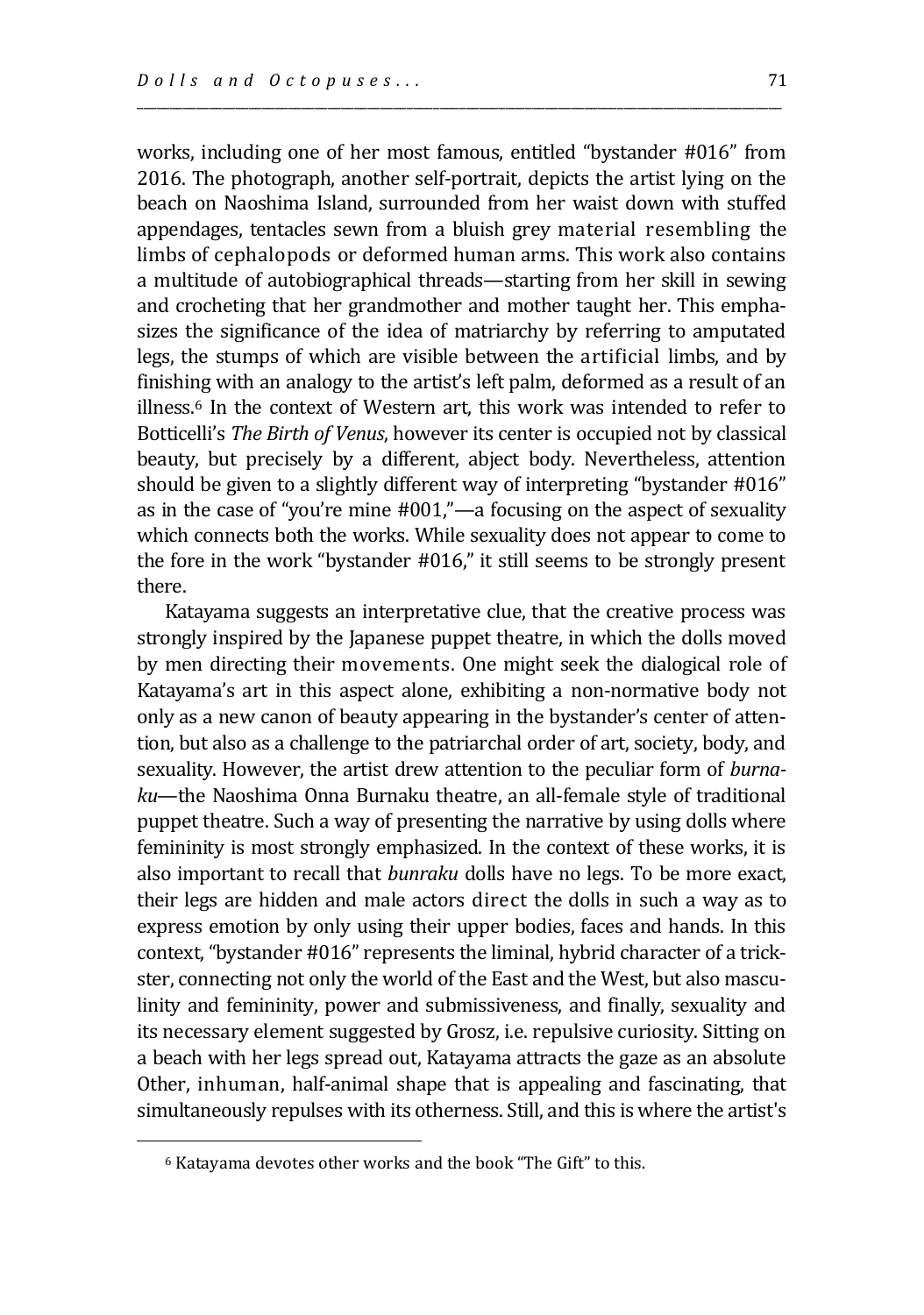attire in the form of a feminine lacy petticoat comes into play once more, the viewer is not allowed to shake off the pesky question as to the sexuality of this "object."

\_\_\_\_\_\_\_\_\_\_\_\_\_\_\_\_\_\_\_\_\_\_\_\_\_\_\_\_\_\_\_\_\_\_\_\_\_\_\_\_\_\_\_\_\_\_\_\_\_\_\_\_\_\_\_\_\_\_\_\_\_\_\_\_\_\_\_\_\_\_\_\_\_\_\_\_\_\_\_\_\_\_\_\_\_\_\_\_\_\_\_\_\_\_\_\_\_\_

In order to further underline the expression of "bystander #016," we may point to the tradition of Japanese *ukiyo-e* drawings, a term which literally means "floating worlds," mainly depicting scenes from the Edo and Meiji periods. Katayama refers to this Japanese art tradition with particular emphasis on the *shunga* genre which "means 'spring pictures,' embrace all erotic imagery, including prints, books and scrolls. In its specific usage, *shunga* comprise one of six genres in woodblock prints of the Edo and Meji periods" (Singer 1999, 381). Paintings and engravings of this type depict erotic scenes, often exaggerated and humorous. When interpreting Katayama's works, one should take into account perhaps one of the most famous works "The Dream of the Fisherman's Wife" (1814) by Katsushika Hokusai (Uhlenbeck, Winkel 2005, 161). It depicts a young woman lying on a beach in an ecstatic, sensual pose, to whose womb and lips there adhere two octopuses which entangle the entire figure with their tentacles. Setting aside the story which serves as the painting's canvas, the analogy between *shunga* and Katayama's works seems to be enticing. Here, sexuality is depicted as the embodiment of feminine pleasure, but also as a lustful feminine body, crossing the boundaries set by social norms and patriarchal prohibitions in its quest for pleasure. Secluded places such as beaches or bays might simultaneously act as symbols of women's marginalization. Also the often forbidden sensual pleasure, which brings to mind the Western social ostracism regarding masturbation in relation to women as well, as an activity in which one indulges in furtively and on their own. Hokusai's *shunga* and Katayama's work show that this eternal sexualization of the female body has, in fact, been created both by Western and Eastern culture, marginalizing a woman, the absolute Other, namely a being that is dangerous in its sexual otherness.

But in addition, the female body does not have to satisfy the normative desires of the male gaze, but can present itself as sexually significant in its totality, including disabled, corporeal otherness. The absolute and disturbing otherness of female sexuality is also emphasized by the physical, sexual contact with non-human beings forming a community described, for instance, by Donna Haraway, so different in its essence from the patriarchal and rational or even scientific proposal of Bruno Latour.<sup>7</sup> As Haraway said: "I re-

<sup>7</sup> Bruno Latour's "action-network theory" known as ANT, proposes to include in the study of society not only human subjects but also material and immaterial objects. According to this concept, material and immaterial objects also have agency, an agency which has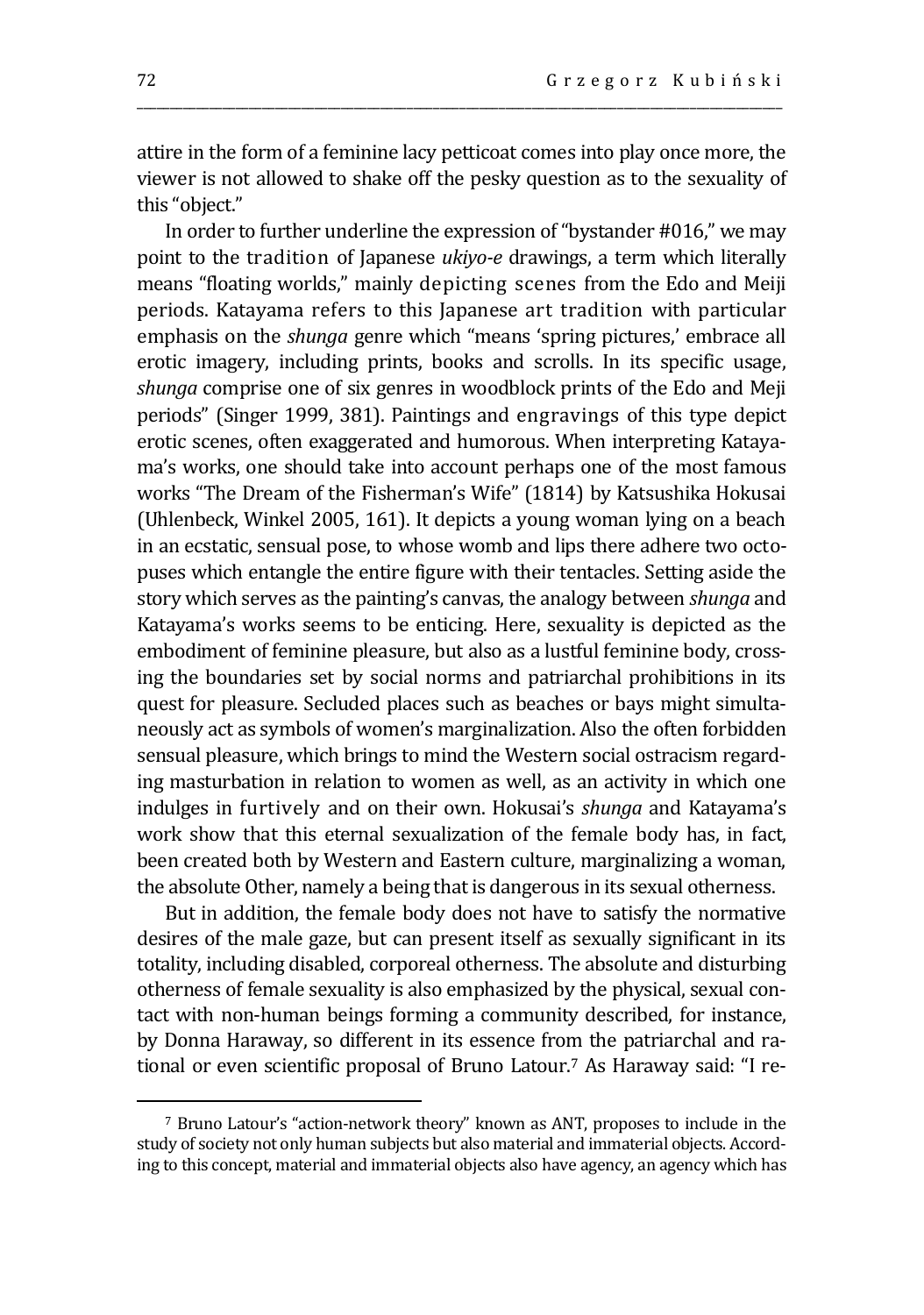member that tentacle comes from the Latin *tentaculum*, meaning 'feeler', and *tentare*, meaning 'to feel' and 'to try'; […] the tentacular ones make attachments and detachments; they are both open and knotted in some ways and not others" (Haraway 2016, 31). Haraway and the work of Katayama definitely point to a more amorphous, corporeal, and above all, intimate relationship with non-human actors, while the indications of Latour, emphasizing a network of connections of non-living things, primarily operate on the level—one might say—of male rationality.

\_\_\_\_\_\_\_\_\_\_\_\_\_\_\_\_\_\_\_\_\_\_\_\_\_\_\_\_\_\_\_\_\_\_\_\_\_\_\_\_\_\_\_\_\_\_\_\_\_\_\_\_\_\_\_\_\_\_\_\_\_\_\_\_\_\_\_\_\_\_\_\_\_\_\_\_\_\_\_\_\_\_\_\_\_\_\_\_\_\_\_\_\_\_\_\_\_\_

Katayama's works refer to an ambiguous and liminal space, the baroque grotesque in which sexuality mixed with imperfect corporeality causes uncanny anxiety in the viewer with regard to their own sense of lust and fetishistic desires. It seems, however, that in the photographs discussed here, one may discover not only the chaotic fluctuations of the libidinal Real, but also the state of being static and in total submissiveness. Katayama's work seems to confirm the intuition that a sense of repulsion withdrawn at the right moment in order to experience pleasure is essential in sexual ecstasy. Simultaneously, this feeling of aversion changes an entity into an object, which makes sexual pleasure possible to begin with. Making a sexual partner cease, even but for a moment, to be a human being, an active entity seems to be necessary for "these things" to happen. Forbidden and taboo sexual actions cannot be performed on or with an subject, you cannot crave a person as such in an animated and uncontrolled way, they should be turned into an object for a moment, literally made an object of pleasure around which lust is centered. This certain dose of dehumanization is necessary for the transformation of a human into a non-human, even if it is embarrassing or to be hidden, to satisfy the curiosity related to the question of "how do they do it?".

## **The Incomplete Doll-Like Body**

 $\overline{a}$ 

Such a suggestion for the interpretation of Katayama's works may be confirmed in the works discussed above, once their static, dehumanizing aspect is exposed. It is not about simply indicating the connection between the animalistic *shunga* emphasizing non-human sexuality. Works by both Hokusai and Katayama also pay attention to the body treated as an ambivalent, inanimate object—a doll. In the Japanese tradition, a doll is not just a toy because it functions in the space of culture permeated with animism, it functions as a mediator between the worlds of what is real and fictitious, ani-

a real influence on human actions. In the context of the above, such non-human actors naturally also include animals. See: Latour 2007.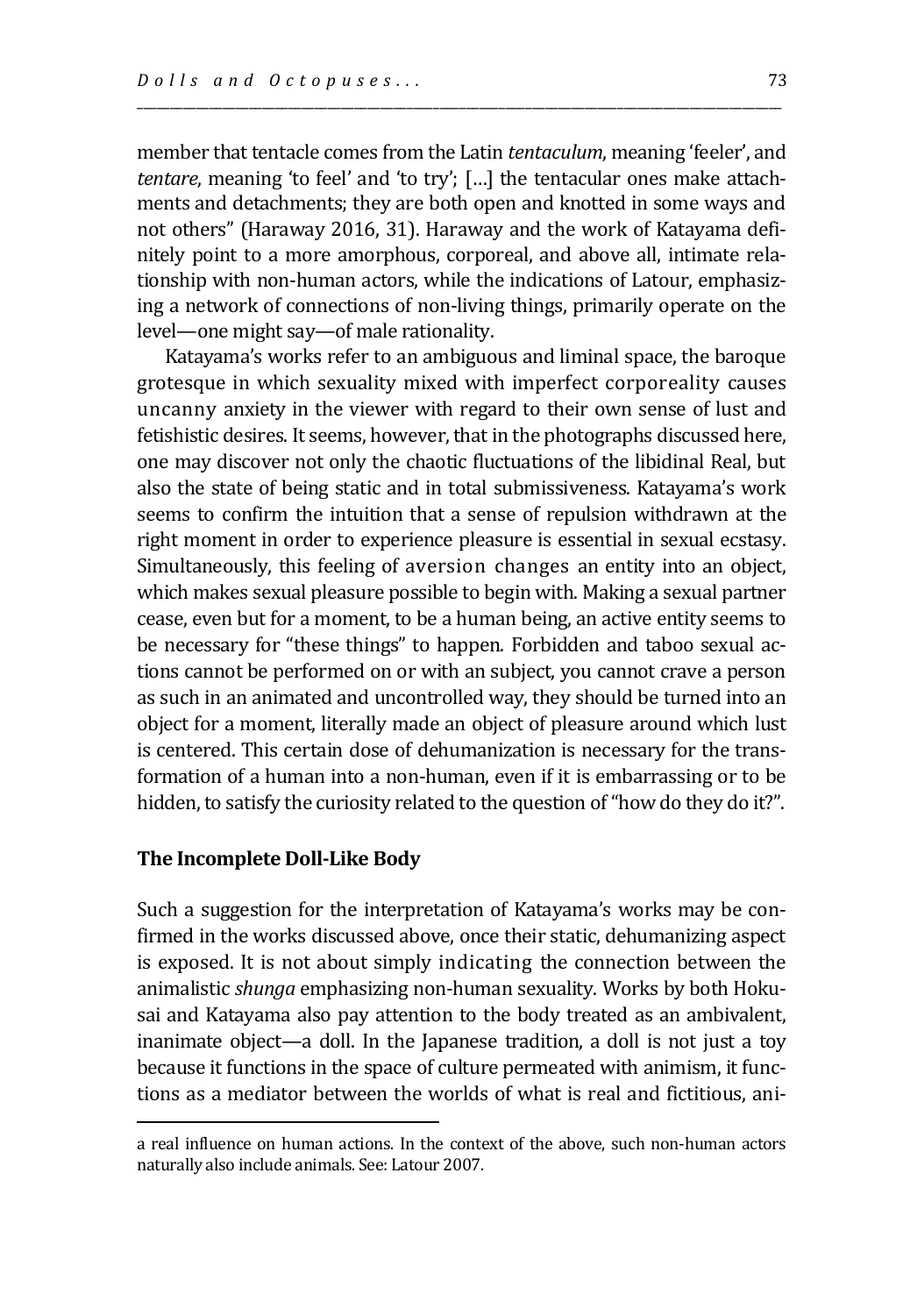mated and inanimate. Without analyzing all the types of dolls and their role in Japanese culture, it is still worth paying attention to two types. One is the life-like doll called *iki-ningyō*, whose similarity to living people is striking. The other is those dolls thematically related to erotica, e.g. *shunga ningyo* and life-size ones, used for satisfying sexual pleasure called *shutsuro bijin* ("travelling beauties") or *kōshoku onna* ("play women"), which are equivalent to the European *les dames de voyage* used by sailors during long cruises as substitutes for absent women (Pate 2008, 514).

\_\_\_\_\_\_\_\_\_\_\_\_\_\_\_\_\_\_\_\_\_\_\_\_\_\_\_\_\_\_\_\_\_\_\_\_\_\_\_\_\_\_\_\_\_\_\_\_\_\_\_\_\_\_\_\_\_\_\_\_\_\_\_\_\_\_\_\_\_\_\_\_\_\_\_\_\_\_\_\_\_\_\_\_\_\_\_\_\_\_\_\_\_\_\_\_\_\_

The rich history of erotic prints and Japanese dolls has had a very strong influence on Western pop culture at least since the later part of the twentieth century. It is enough to mention the *anime* or *manga* genres, but also real dolls present in the West, that is, life-size sex dolls often very clearly stylized to resemble Japanese or, speaking more broadly, Asian women, although not only8. The gradually growing number of men who possess such quasihuman objects is quite visible in social media. For example, on Instagram, a medium Katayama uses, one can find many profiles of men sharing photos of their artificial "friends." Not always, or rather, relatively rarely, are these pornographic or highly erotic pictures, but one can see many photographs in which dolls appear in roles sanctioned by patriarchy known from everyday life—cleaning, cooking as well as some more intimate ones—walking or eating together. In the work of Mari Katayama, it is possible to see the connections between her works as well as her presence and role of dolls in the sexual life of Japan and Western countries. In "you're mine #001" discussed above, not only does the artist adopt a sensual pose, but the whole picture is extremely sterile and precise. The simple but classic and precise make-up and the positioning of her body is reminiscent of a shop mannequin or just a doll that may be interpreted as the other side of femininity—captured in a stereotypical, patriarchal and heteronormative context—as completely

<sup>8</sup> It should be noted that sex-dolls have different forms. They are produced in a wide range of shapes and sizes, taking into account the preferences of customers. Companies such as Abyss Creation or 4Woods offer fully personalized sex-dolls, but in this text I only note their similarity to Japanese (pop)culture. Katayama's works may evoke associations with other dolls from Japanese culture like *kyūtai kansetsu ningyō*, presented also in Poland by Monika Mostowik-Wanat. However, in this article I have decided that the main point of reference for the interpretation of Katayama's works would be the European, Western perspective on her works. The proposed interpretation assumes that contemporary Western European culture is very strongly sexually oriented, but at the same time sex-doll-related motifs appear in it more and more often (e.g. the series *Humans* or *Better than Us*). Hence the attempt to combine a Western view with Japanese contemporary art in the context of sexuality and femininity, including a doll as a subject-object of sexuality.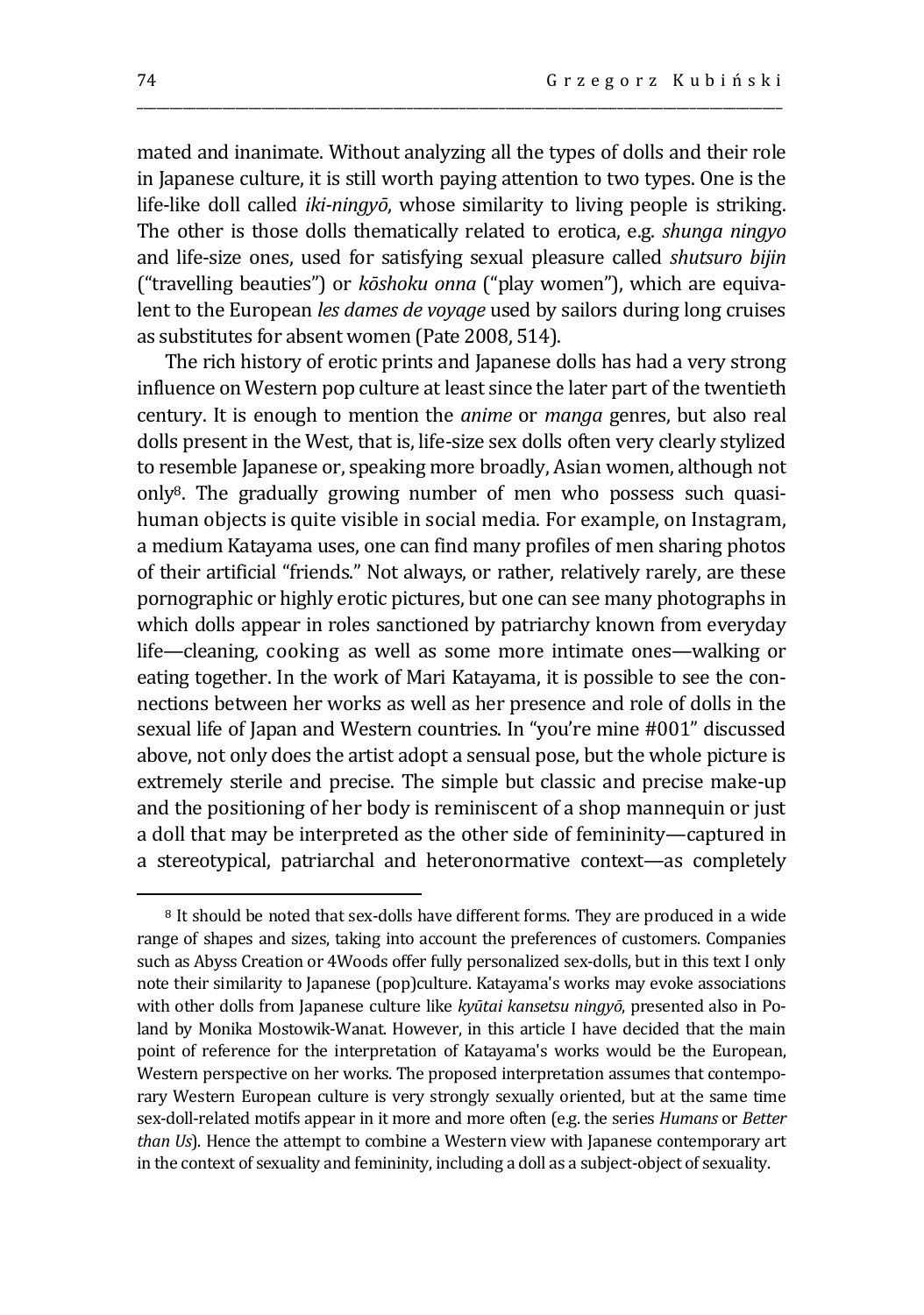objectified and submissive. The disabled body also fits this context well, pointing to a doll that is "faulty" and "broken," but still fit for "use."

\_\_\_\_\_\_\_\_\_\_\_\_\_\_\_\_\_\_\_\_\_\_\_\_\_\_\_\_\_\_\_\_\_\_\_\_\_\_\_\_\_\_\_\_\_\_\_\_\_\_\_\_\_\_\_\_\_\_\_\_\_\_\_\_\_\_\_\_\_\_\_\_\_\_\_\_\_\_\_\_\_\_\_\_\_\_\_\_\_\_\_\_\_\_\_\_\_\_

The static and sterile nature of the photograph may simultaneously be interpreted as a metaphor of an intimate, forbidden space where these "things" take place, and because no one has access to it, the object of pleasure may not only be non-human but also "damaged." In this case, it should be emphasized that Katayama puts the viewer on the side of the male gaze and it is precisely to him that the title "you're mine" now refers, indicating the appropriation of a female, completely submissive, and vulnerable body. "Bystander #016" may be interpreted in a similar way, where it is indeed a man who is the dominant actor who is looking or, to put it more aptly, gawking at this strange being, unable to escape and worryingly sensual, thrown out onto the shore by the sea, a being which one may move as they please—just as in the case of the legless *bunraku* dolls. In her other works, Katayama summarizes the ways of interpreting suggested above. In the photograph entitled "Shell" from 2016, we see the artist, again as a model, sitting in a large, richly decorated chair in nothing more than her underwear, exhibiting her incomplete body, with her prostheses lying next to her. The entire space around the central figure is filled with a wide range of different small trinkets of everyday use.

Here, Katayama, akin to a large doll, sits is a beautiful chair amidst various baubles and shimmering knick-knacks that are gifted to her, supposed to complement her incomplete body, and which, in effect, become a golden cage or shell which surrounds the artist's body, unique like a pearl. Katayama has said, "I don't think I have learned to use my body. I use my body as material simply because it's handy" (Ogura, Lo 2017). She uses her body as a certain form of object, just as in Heidegger's "handiness" of the body. By situating herself, her body, among many objects, often intimate and at the same time ordinary, she inscribes herself in this commonplace routine. Katayama's works, despite their austere style, are at the same time rich in detail and contain a large number of everyday objects. This everyday life is juxtaposed with an oversized, clearly exposed body, which remains in the ambiguous position of being both a subject and an object.

The artist's work seems to explore this very space in-between intimacy and indifference, looking for a way to present her femininity through nonnormative corporeality using traditional and contemporary means of artistic expression. Treatment of the body as an object, handy, but at the same time in a way "incomplete" and non-human is very clearly present in her works. In this analysis, it is after all mannequins and hand-sewn life-size dolls that are important elements of the artist's work.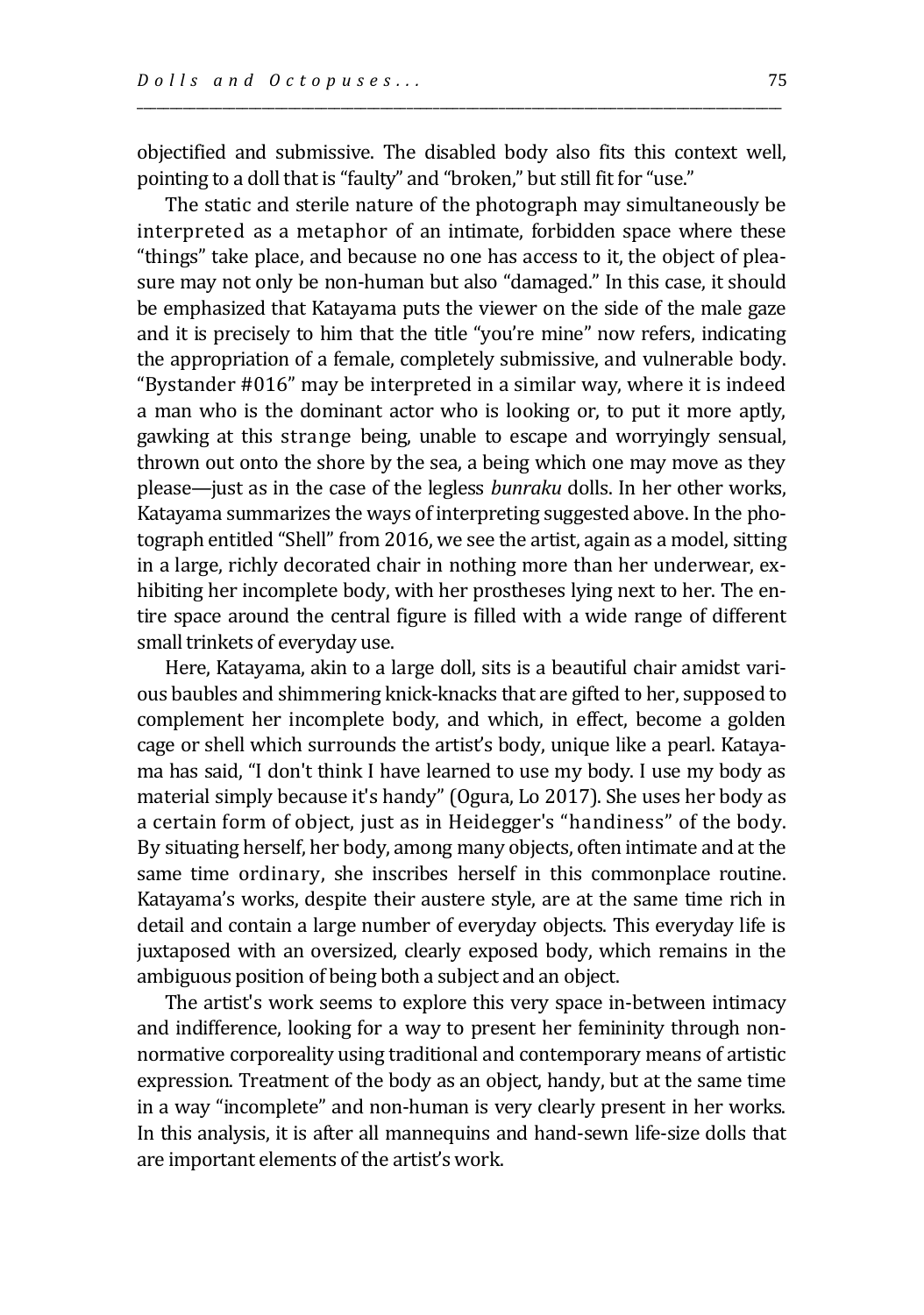# **Conclusions**

The photographs discussed here are not the only ones in which Katayama's body is transformed into an object, in this case a doll, an object of sexual desire, as "Katayama has referred to treating her body as a mannequin" (Elephant Art 2019). Of course, one can find works that address these topics in a more literal way, such as "Mirror" (2013), "you're mine #000" (2014), "This I Exist-Doll" (2015), the sculpture "Dolls" and "Dolls and Boxes" (2018) dominated by perception of the "body as a living sculpture that allows her to tackle themes of identity" (Battista 2019). Not only do all these works show the interchangeable use of the human body and the anthropomorphic doll, but also the doubling of the human body by the introduction of this inanimate object.

\_\_\_\_\_\_\_\_\_\_\_\_\_\_\_\_\_\_\_\_\_\_\_\_\_\_\_\_\_\_\_\_\_\_\_\_\_\_\_\_\_\_\_\_\_\_\_\_\_\_\_\_\_\_\_\_\_\_\_\_\_\_\_\_\_\_\_\_\_\_\_\_\_\_\_\_\_\_\_\_\_\_\_\_\_\_\_\_\_\_\_\_\_\_\_\_\_\_

However, the selection of these photographs was a quite conscious one, because it seems that hiding within them are many possible meanings Katayama explores, such as sexuality, femininity and otherness. The utility of the body-object-doll is combined with the sensuality of the female body visible in the works presented here, which are extraordinarily intimate, feminine portraits. Femininity, despite its sexuality and sensuality, resides between desire and rejection, just like a liminal object, a doll. The former curator of the Tate Modern Museum, describing Katayama's works, said,

I first saw Mari Katayama's photos at the Unseen Amsterdam photo festival. I was there with some of my colleagues at Tate that are here with us today as well, and to me Mari's works looked just different from any other photographs that I had seen before. That's not because she is Japanese. It's on a completely different level. I think I felt that way because the photographic worlds she creates are so unique. And as we have all witnessed today, Mari's photographs have a rare kind of communicative ability. With the "voice" of photography that she has made her own, I guess she will easily surmount the differences between Eastern and Western cultures (Ida 2019).

Perhaps it is precisely this combination of elements that are so culturally saturated with senses and meanings such as lacquer, a "failed body," femininity and sexuality that makes the works of the young artist universal, combining elements of equal cultures.

The works by Mari Katayama discussed here present only a fragment of her rich output. However, the works presented in this article seem to be the closest to the interpretation suggested, i.e. showing how a non-normative body can serve as a medium not only to express the experience of physical otherness. What has been emphasized in the proposed interpretation is the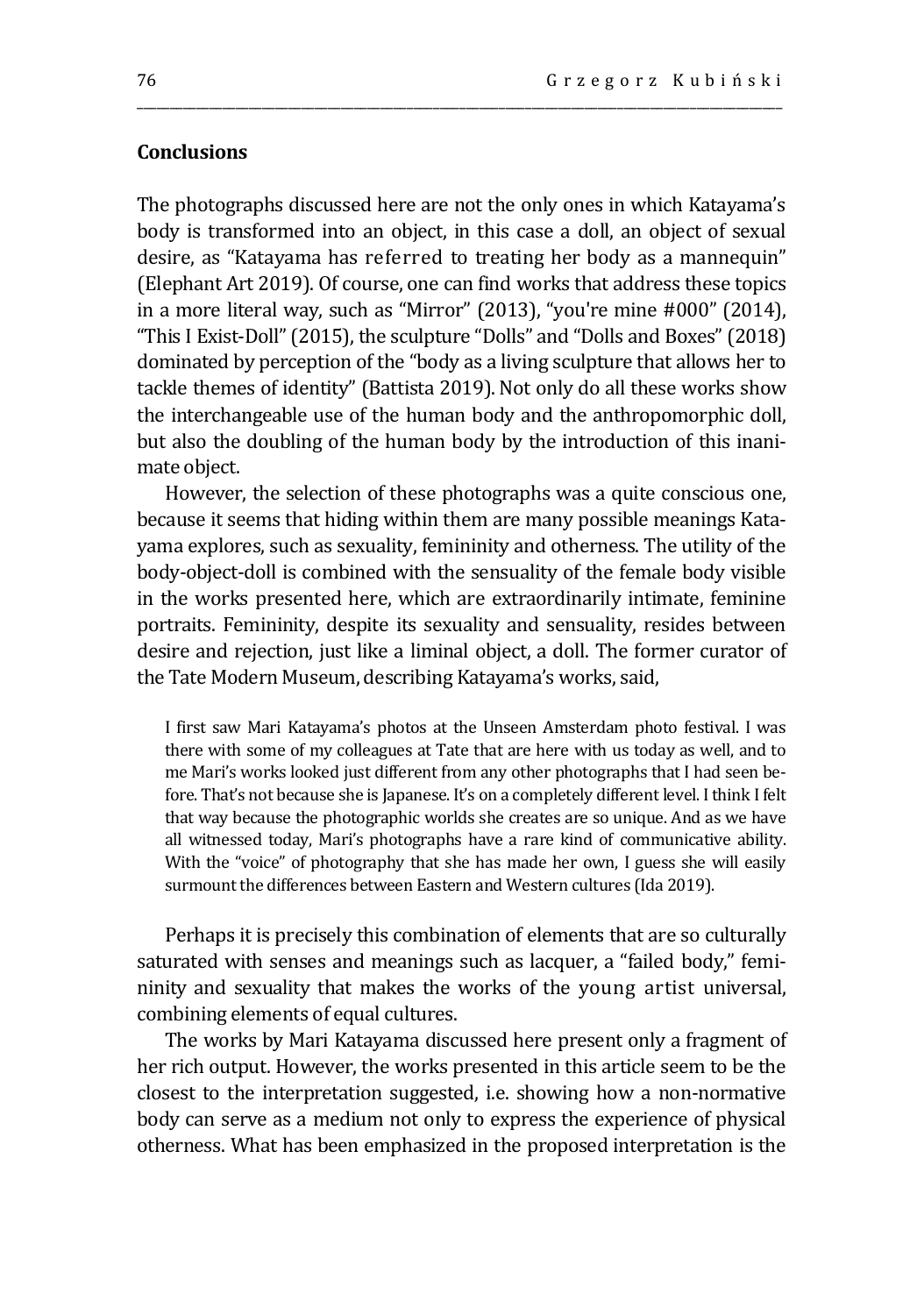relation between physical difference and feminine sexuality in the context of a particular style. On the one hand, this style was developed by Katayama as a way of expressing emotions personally, on the other hand, it is inscribed in the language of Western pop-culture sexuality. Katayama presents herself in a series of self-portraits not only in her traditional, Far Eastern femininity acquired from home, where her mother and grandmother were reference points for her. And yet, this safe space of home is juxtaposed with the physical difference of the artist's body. She shows herself through her body, classifying it as a peculiar object, a doll that can be seen as well as possessed. It remains to the viewer's sensitivity to decide how to treat such an ambiguous body, whether in a familiar way, provoking sexual feelings, or as sensual, yet completely unknown and alien. The anxiety provoked by the artist's works is the tension between the intimate safety of traditional femininity and the cold, distant and empty sexuality of a body-doll treated as an object of desire.

\_\_\_\_\_\_\_\_\_\_\_\_\_\_\_\_\_\_\_\_\_\_\_\_\_\_\_\_\_\_\_\_\_\_\_\_\_\_\_\_\_\_\_\_\_\_\_\_\_\_\_\_\_\_\_\_\_\_\_\_\_\_\_\_\_\_\_\_\_\_\_\_\_\_\_\_\_\_\_\_\_\_\_\_\_\_\_\_\_\_\_\_\_\_\_\_\_\_

#### Bibliography

- 1. Asch Adrienne, Fine Michelle (1988), "Introduction: Beyond Pedestals", [in:] Robert McRuer *et al.* (ed.), *Sex and Disability*, Durham-London: Duke University Press, pp. 37- 53.
- 2. Battista Anna (2019), "No Broken Bodies, Just Beautiful Bodies: Mari Katayama @ The 58th International Art Exhibition, Venice", [online] https://www.irenebrination.com/irenebrination\_notes\_on\_a/2019/06/mari-katayama-venice-biennale.html [accessed: 18.11.2019].
- 3. Bell Beth T., Cassarly Jennifer A., Dunbar Lucy (2018), "Selfie-Objectification: Self Objectification and Positive Feedback ("Likes") are Associated with Frequency of Posting Sexually Objectifying Self-Images on Social Media", *Body Image*, 26; pp. 83-89, DOI: 10.1016/j.bodyim.2018.06.005.
- 4. Bohrer Karl (2005), *Nagłość. Chwila estetycznego pozoru*, tłum. Krystyna Krzemieniowa, Warszawa: Oficyna Naukowa.
- 5. Elephant Art (2019), "Mari Katayama celebrates the body beautiful Mari Katayama celebrates the body beautiful", [online] https://elephant.art/mari-katayama-celebrates-the-body-beautiful/ [accessed: 19.11.2019].
- 6. Foucault Michel (2004), *Abnormal: Lectures at the Collège de France, 1974–1975*, New York: Picador.
- 7. Grosz Elizabeth (1996), "Intolerable Ambiguity: Freaks as/at the Limit", [in:] Rosemarie Garland Thomson (ed.) *Freakery. Cultural Spectacles of the Extraordinary Body*, New York: New York University Press, pp. 55-68.
- 8. Haraway Donna J. (2016), *Staying with the Trouble. Making Kin in the Chthulucene*, Durham-London: Duke University Press.